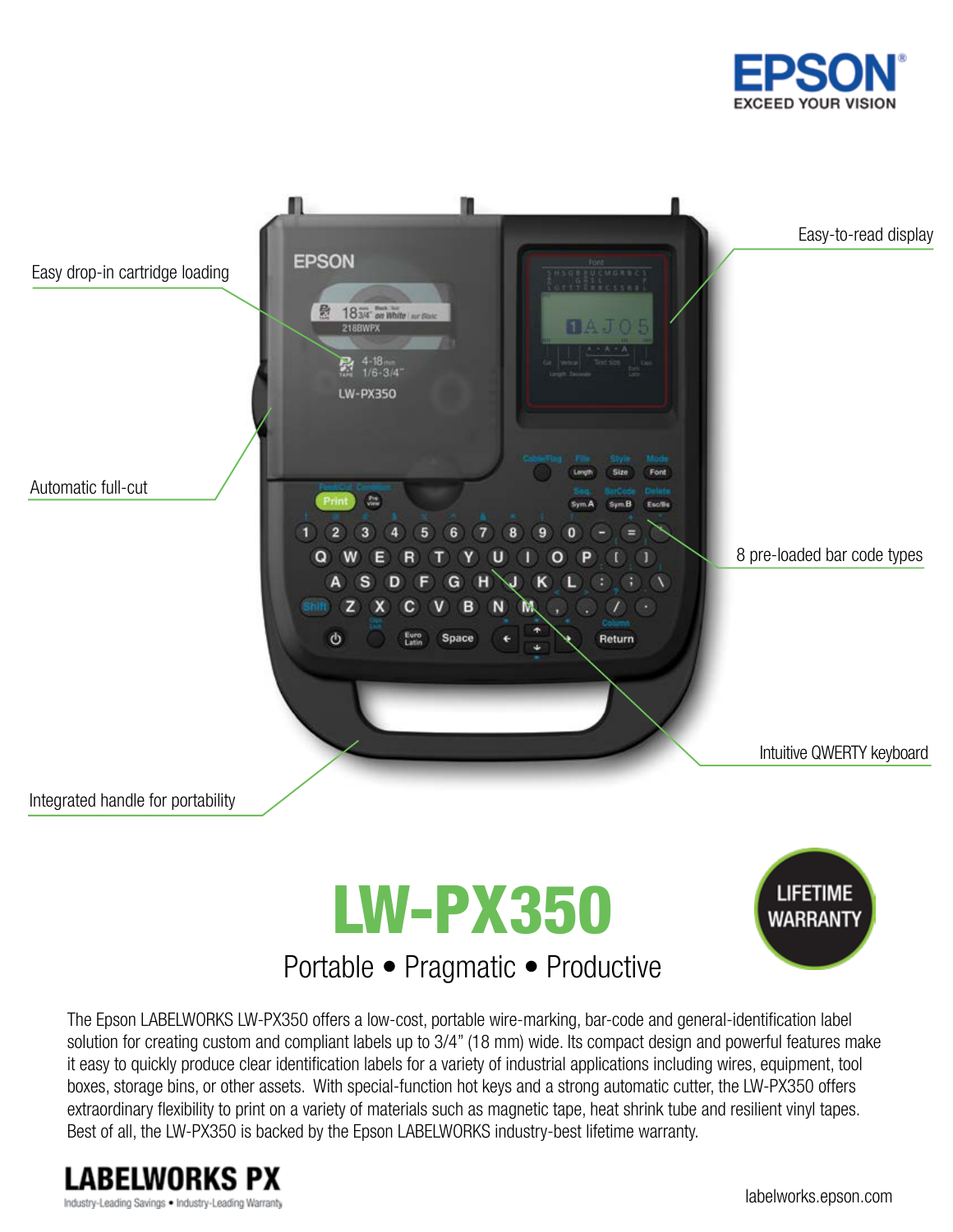# FEATURES AND FUNCTIONS

# **Professional Choice Hot Keys**

With an Integrated handle, QWERTY Keyboard, toploading cartridges, cross-printer compatible cartridges, and print capability for all materials (including heat shrink tube and magnetic tape) the LW-PX350 is the choice for serious professionals.



# Automatic Full-Cut

While other compact printers typically require you to cut your labels manually, the LW-PX350 takes convenience to the next level and auto-cuts labels for maximum efficiency.



Industry-specific hot keys built into the LW-PX350 save time while labeling. Plus you can quickly access 8 preloaded bar codes, hundreds of industrial symbols, fonts, templates and styles, and an alphanumeric serialization function to make formatting your professional industrial labels a breeze.



# Capable and Productive

The LW-PX350 prints up to 3/4" wide (18mm) in standard and specialty tape, and up to 1/2" diameter in heat shrink tube. Plus, you'll find the essential features and functions needed for printing cost-effective industrial labels in the field or around the workplace.



ALL LABELWORKS PX PRINTERS COME WITH AN INDUSTRY-LEADING LIFETIME WARRANTY

**LIFETIME WARRANTY**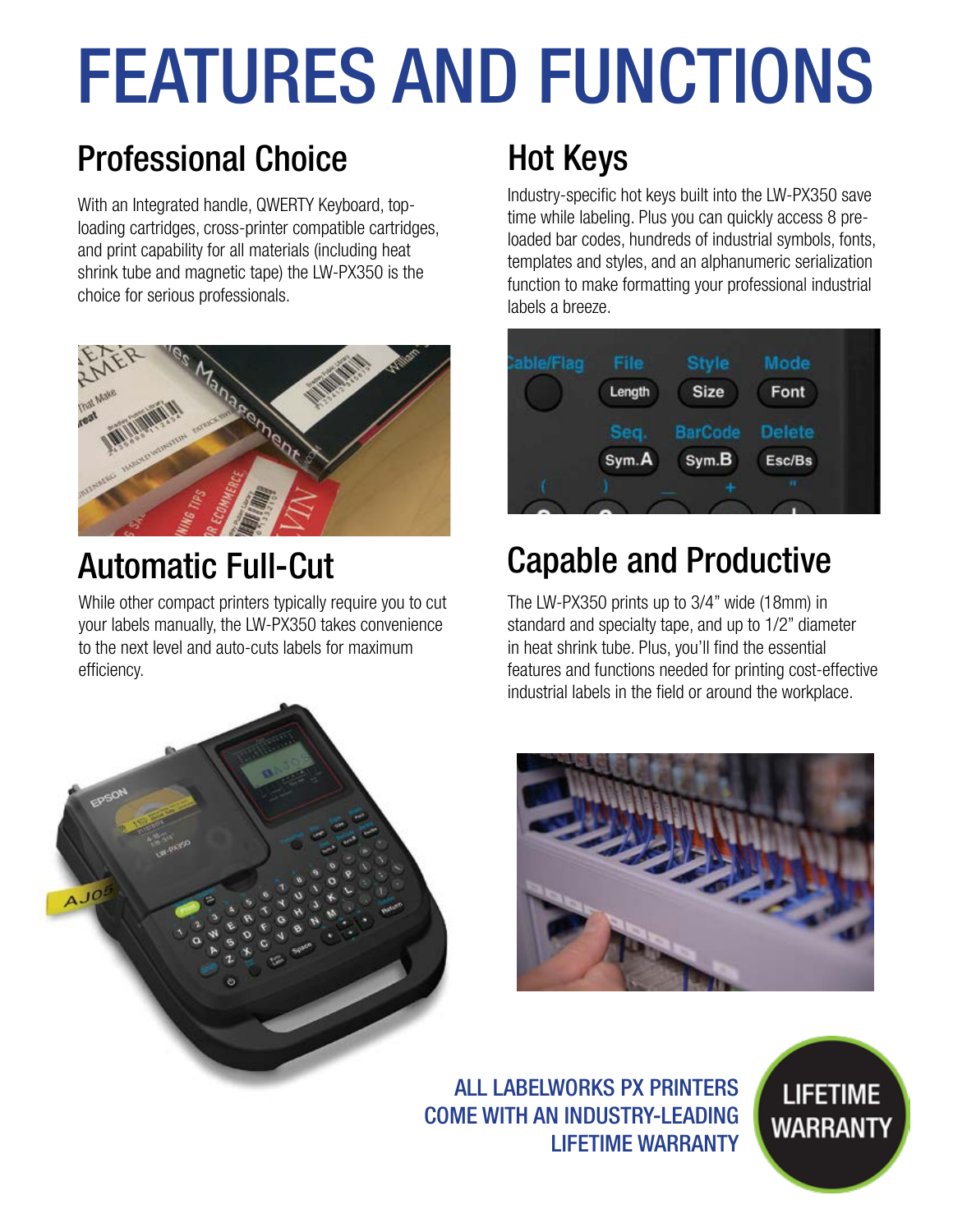

## TAPE LINEUP LABELWORKS PX LW-PX350

Industry-Leading Savings • Industry-Leading Warranty

## MORE SIZES, MORE COLORS

**For All Your Industrial Labeling Needs**



# STANDARD INDUSTRIAL TAPES - 30'

| 1/6''<br>4 <sub>mm</sub> | <b>BLACK</b><br>on clear<br>(Limited Supply) | <b>RIACK</b><br>on white | <b>BI ACK</b><br>on yellow<br>(Limited Supply) |
|--------------------------|----------------------------------------------|--------------------------|------------------------------------------------|
|                          | 204BCPX                                      | 204BWPX                  | 204BYPX                                        |

| $\vert$ 1/4" BLACK BLACK  | <b>BLACK WHITE BLACK BLACK BLACK</b>                    |  |  |
|---------------------------|---------------------------------------------------------|--|--|
| 6mm   on clear   on white | <b>on yellow</b> on black on green on blue on red       |  |  |
|                           | 206BCPX 206BWPX 206BYPX 206WBPX 206BGPX 206BBPX 206BRPX |  |  |
|                           |                                                         |  |  |

| $3/8''$ BLACK BLACK | <b>BLACK</b><br>9mm on clear on white on yellow on black on green on blue on red | <b>WHITE</b> BLACK BLACK BLACK |  |  |
|---------------------|----------------------------------------------------------------------------------|--------------------------------|--|--|
|                     | 209BCPX 209BWPX 209BYPX 209WBPX 209BGPX 209BBPX 209BRPX                          |                                |  |  |



| 1/2"<br>12mm     | <b>BLACK</b><br>on clear | <b>BLACK</b><br>on white | <b>BLACK</b><br>on vellow | <b>WHITE</b><br>on black on areen | <b>BLACK</b> | <b>BLACK</b><br>$\vert$ on blue $\vert$ | <b>BLACK</b><br>on red | <b>BLACK</b><br>on orange | on clear     |              | <b>WHITE</b> WHITE on WHITE on<br>vivid red vivid areen         | <b>WHITE</b> on<br>vivid blue | GOLD<br>on dear | <b>GOLD</b><br>on black | <b>BLACK</b><br>on white<br>removable<br>adhesive | <b>RED</b><br>on white<br><b>NEW!</b> |
|------------------|--------------------------|--------------------------|---------------------------|-----------------------------------|--------------|-----------------------------------------|------------------------|---------------------------|--------------|--------------|-----------------------------------------------------------------|-------------------------------|-----------------|-------------------------|---------------------------------------------------|---------------------------------------|
|                  | 212BCPX                  | 212BWPX                  | 212BYPX                   |                                   |              |                                         |                        |                           |              |              | 212WBPX 212BGPX 212BBPX 212BRPX 212BOPX 212WCPX 212WRPX 212WGPX | 212WLPX                       | 212GCPX         | 212GBPX                 | 212RAPX                                           | 212RWPX                               |
|                  |                          |                          |                           |                                   |              |                                         |                        |                           |              |              |                                                                 |                               |                 |                         |                                                   |                                       |
| 3/4''            | <b>BLACK</b>             | <b>BLACK</b>             | <b>BLACK</b>              | <b>WHITE</b>                      | <b>BLACK</b> | <b>BLACK</b>                            | <b>BLACK</b>           | <b>BLACK</b>              | <b>WHITE</b> | <b>WHITE</b> | <b>WHITE</b>                                                    | <b>WHITE</b>                  | <b>WHITE</b>    | <b>BLACK</b>            | <b>BLACK</b> on                                   |                                       |
| 18 <sub>mm</sub> | on clear                 | on white                 | on vellow                 | on black on areen                 |              | on blue                                 | on red                 | on orange                 | on clear     | on vivid     | on vivid                                                        | on vivid                      | on vivid        | on violet               | translucent                                       |                                       |
|                  |                          |                          |                           |                                   |              |                                         |                        |                           |              | red          | areen                                                           | blue                          | orange          |                         | matte                                             |                                       |

|  |              |        |         |         |         |         |        |         | .      | ,,,,,,  | <u>onac</u> | ,,,,,,,, |         | 111000<br>Umited Supply. |
|--|--------------|--------|---------|---------|---------|---------|--------|---------|--------|---------|-------------|----------|---------|--------------------------|
|  | 0000y<br>18B | 18BWPX | 218BYPX | 218WBPX | 218BGP) | 218BRPX | 18BOPX | 218WCPY | 18WRPY | 218WGPX | 218WLPX     | 218WOPX  | 218BVPX | 18BTMPX                  |
|  |              |        |         |         |         |         |        |         |        |         |             |          |         |                          |

# SPECIALTY TAPES

#### **Silver Matte -** 30'

|              | <b>Black</b> on silver matte |               |  |  |  |  |
|--------------|------------------------------|---------------|--|--|--|--|
| 3/8''<br>9mm | 1/2"<br>12mm                 | 3/4''<br>18mm |  |  |  |  |
|              | 209SMPX 212SMPX 218SMPX      |               |  |  |  |  |

#### **Strong Adhesive - 30'**

Silver matte designed for optimal use with bar code readers. Withstands extreme temperatures,

|                 | <b>Black</b> | <b>Black</b> |
|-----------------|--------------|--------------|
|                 | on white     | on yellow    |
| 3/8''<br>(9mm)  | 209IBWPX     | 209IBYPX     |
| 1/2"<br>(12mm)  | 212IBWPX     | 212IBYPX     |
| 3/4''<br>(18mm) | 218IBWPX     | 218IBYPX     |

### **NEW! Vinyl Tape -** 22.9'



#### **Magnetic Tape -** 4.9'

|       | <b>Black</b>                              | <b>Black</b> | <b>Black</b>                                                          | <b>Black</b> | <b>Black</b>                |
|-------|-------------------------------------------|--------------|-----------------------------------------------------------------------|--------------|-----------------------------|
|       | on white                                  | on vellow    | on red                                                                | on blue      | on areen                    |
| 1/2"  | 212MTBWPX-4.9 212MTBYPX-4.9 212MTBRPX-4.9 |              |                                                                       |              | 212MTBBPX-4.9 212MTBGPX-4.9 |
| 3/4'' |                                           |              | 218MTBWPX-4.9 218MTBYPX-4.9 218MTBRPX-4.9 218MTBBPX-4.9 218MTBGPX-4.9 |              |                             |
|       |                                           |              |                                                                       |              |                             |
|       |                                           |              |                                                                       |              |                             |

**Shrink Tube -** 96" Compliance Standards: UL Standard 224 (Related Temperature: 125°C, **Rated VIII** Fundal Oldiance Grade VW-1)



|        | <b>AWG</b> | <b>Black</b><br>on red | <b>Black</b><br>on vellow    | Black<br>on white            | <b>Black</b><br>on green | <b>Black</b><br>on blue | White<br>on black |
|--------|------------|------------------------|------------------------------|------------------------------|--------------------------|-------------------------|-------------------|
| 1/8''  | $14-22$    |                        | 203B20BYPX<br>(Coming Soon!) | 203B20BWPX<br>(Comina Soon!) |                          |                         |                   |
| 1/8''  | $16 - 22$  |                        | 203STBYPX                    | 203STBWPX                    |                          |                         |                   |
| 3/16'' | $8 - 12$   | 205STBRPX              | 205STBYPX                    | 205STBWPX                    |                          |                         | 205STWBPX         |
| 3/16'' | $10 - 20$  |                        |                              |                              | 205STBGPX                | 205STBBPX               |                   |
| 1/4''  | $6 - 18$   |                        |                              | 208B20BWPX<br>(Comina Soon!) |                          |                         |                   |
| 1/4''  | $6 - 18$   |                        | 208STBYPX                    | 208STBWPX                    |                          |                         |                   |
| 3/8''  | $4 - 12$   |                        |                              | 210STBWPX                    |                          |                         |                   |
| 1/2"   | $2 - 8$    | 211STBRPX              | 211STBYPX                    | 211STBWPX                    |                          |                         | 211STWBPX         |

*Polyole n Shrink Tube Cartridge Color & Sizes (length=96")*

#### **Fluorescent -** 30'

٠

| <b>Black on</b><br>fluorescent<br>red<br>$18mm(3/4^{n})$ | <b>Black on</b><br>pink<br>18mm(3/4") | <b>Black on</b><br>fluorescent   fluorescent   fluorescent   fluorescent<br>orange<br>18mm(3/4") | <b>Black on</b><br>vellow<br>$18$ mm $(3/4^{\circ})$ | <b>Black on</b><br>areen<br>$18mm(3/4^{\circ})$ |
|----------------------------------------------------------|---------------------------------------|--------------------------------------------------------------------------------------------------|------------------------------------------------------|-------------------------------------------------|
| 218FRPX                                                  | 218FPPX                               | $218$ FOPX                                                                                       | 218FYPX                                              | 218FGPX                                         |